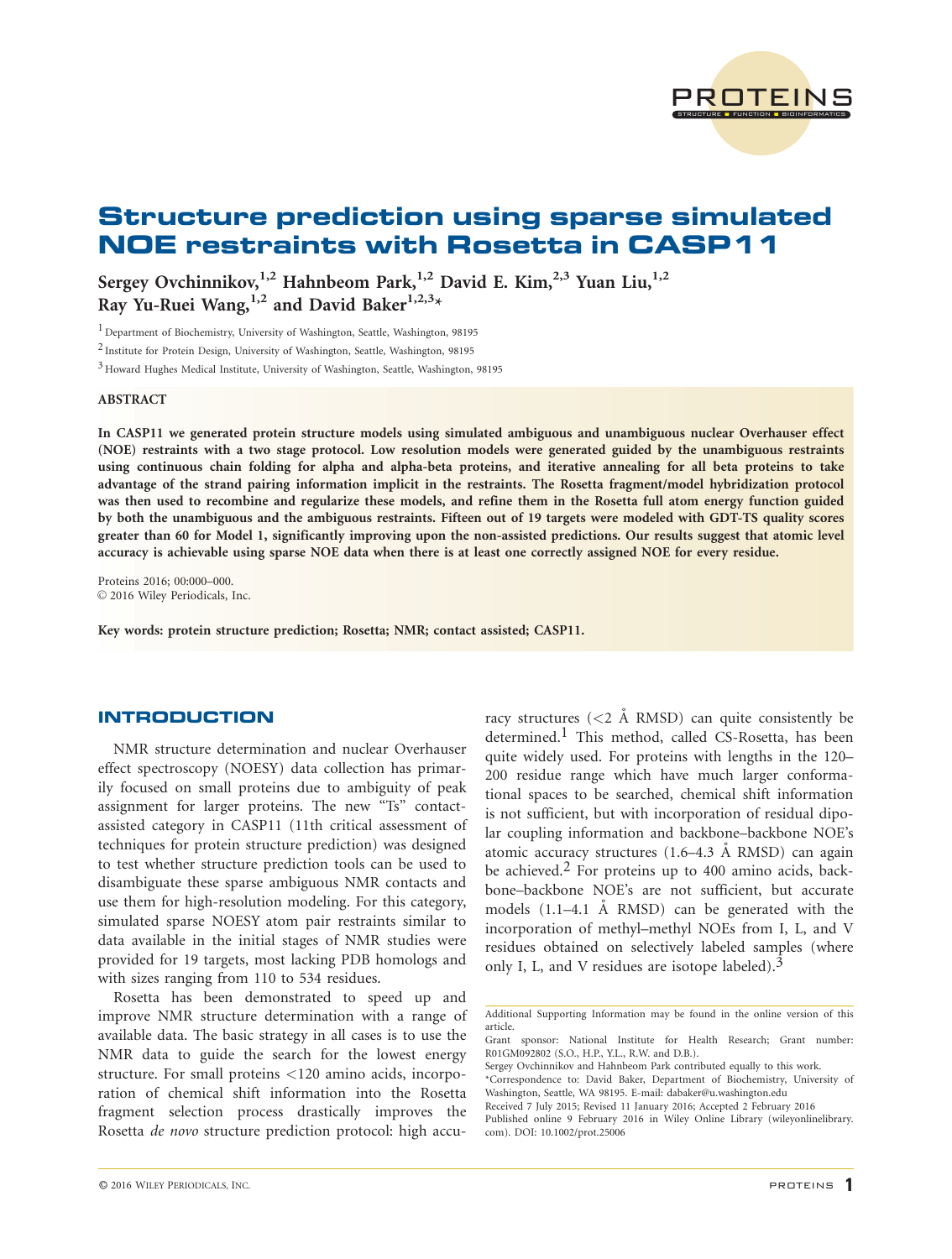The data provided for CASP11 differed from that utilized in the above calculations in that simulated NOE data was provided for all residues (except for proline) but no chemical shift information was provided. This modeling scenario is not very realistic given that some NOEs may be quenched for large proteins by short transverse relaxation rates due to the large rotational correlations times, exchange broadening due to internal motions, and other factors causing resonance line-broadening, $3$  and due to the omission of chemical shift data which is a huge boost to modeling. However, how best to use ambiguous sets of restraints is an interesting modeling challenge. As in CASP10 contact-guided prediction category, we used a two-stage modeling approach involving an initial foldlevel conformational search followed by refinement using Rosetta with restraints in both stages.<sup>4</sup> For all- $\beta$  proteins, the unambiguous contacts were primarily long-range and between strands, while for all-alpha proteins the unambiguous contacts were typically short-range and within helices, hence different protocols were used in the fold-level conformational search. The results are consistent with our previous structure prediction studies using sparse experimental data, $3,5,6$  and the modeling accuracy was higher than in previous contact-assisted CASP experiment where only a small number of accurate contacts were provided.

# MATERIALS AND METHODS

## Overall procedure: Comparison to CASP10

There were two major differences in the contact information provided for the "Ts" category compared to the previous CASP contact-assisted experiment. First, the number of contacts increased from one contact for every 12 residues to one contact for every residue on average. Second, the provided contacts, simulating NOESY restraints, were ambiguous.

As in the previous CASP contact-assisted experiment, we used a two-stage approach consisting of fold-level modeling and hybridization/refinement<sup>4</sup> [Fig. 1(A)]. In the last CASP experiment, significant efforts were made in the fold-level modeling stage to sample the correct fold using both Rosetta de novo continuous chain and broken chain protocols, and for most targets, a large amount of conformational sampling was required. In this experiment, the amount of information provided was sufficient for fold-level modeling with significantly less effort, but denoising and optimal use of the ambiguous data along the modeling path was important. In the first stage, we used only unambiguous data for all- $\beta$  proteins and included data from peak groups with low ambiguities for the remaining targets. In the following hybridization and refinement stage, starting from these foldlevel models, ambiguous data were introduced as restraints through multiple iterations, and eventually all the included data were utilized.



#### Figure 1

Overview of the methods used in the CASP11 contact-assisted "Ts" category. A: Overall flowchart. B: Contacts provided by organizers for top: all- $\beta$  protein (Ts763) and bottom: all- $\alpha$  protein (Ts777). Nonambiguous contacts are represented as yellow bands within the native structure, and non-ambiguous and all contacts are represented as contact maps. C: Change in models as iterative hybridize protocol proceeds for Ts763. (i) starting models (from iterative annealing, GDT- $TS = 46.9$ ), (ii) optimization with non-ambiguous restraints (GDT- $TS = 56.7$ ), (iii) after maximum ambiguity increased to 5 (GDT- $TS = 67.5$ ), and (iv) the final structure optimized with full-ambiguity  $(GDT-TS = 79.6).$ 

#### Fold-level modeling

We used two different fold-level modeling strategies depending on the predicted secondary structure. Unambiguous contacts—NOESY peak groups containing only one contact—generally involved backbone–backbone atom pairs and provided unambiguous information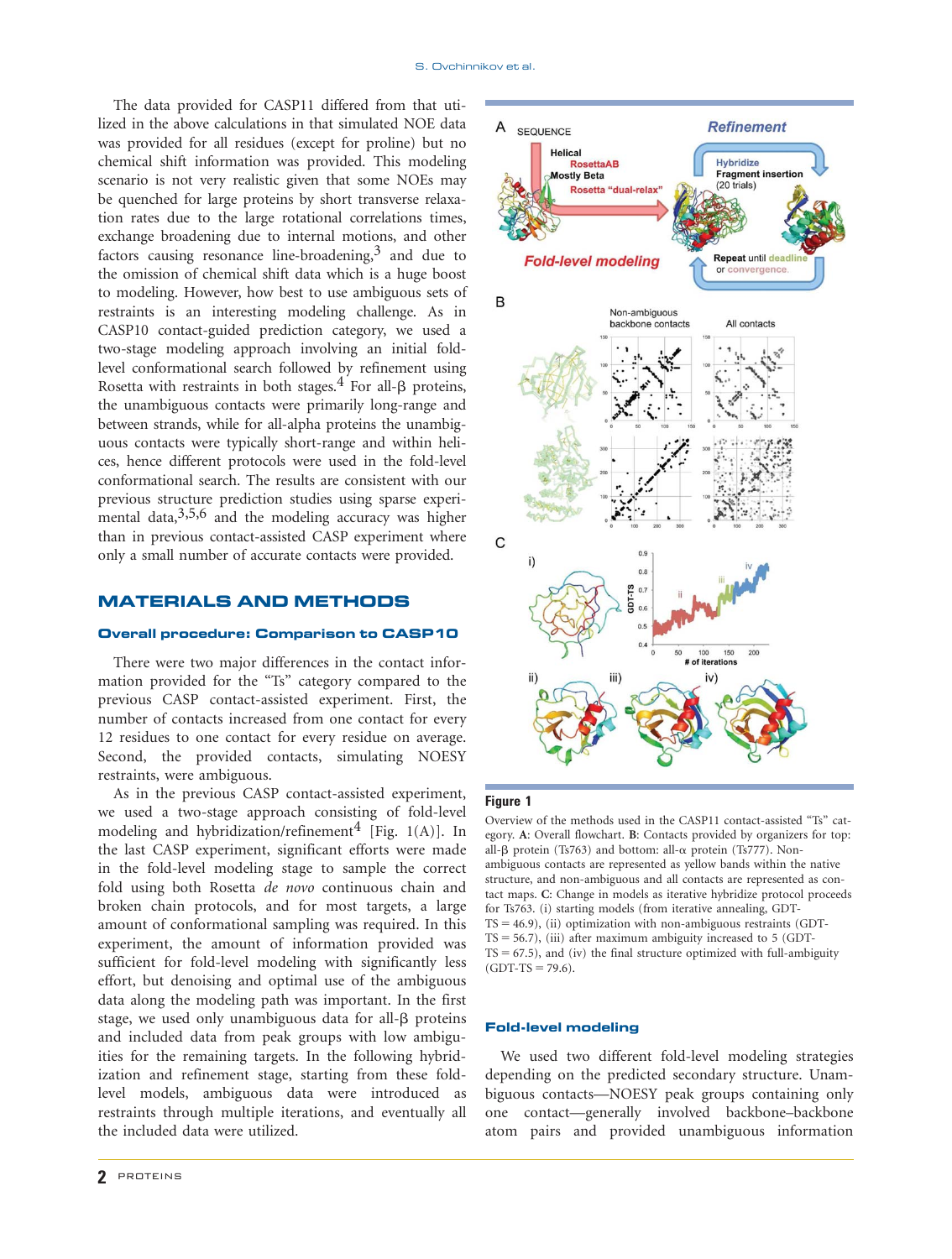

Structural homologs used to refine Ts785. A: Converged model (GDT-TS 70.1) before the addition of structural homologs. **B**: The top 20 structural<br>homologs detected by TMalign.<sup>11</sup> C: Converged model (GDT-TS 78.4) after the by PSIPRED secondary structure prediction. The colors are blue for helix, red for sheet, and gray for coil.

about  $\beta$ -strand pairing [Fig. 1(B)]. For all- $\beta$  proteins, fold-level accuracy was obtained by iterative annealing in both internal and Cartesian space where at each iteration the strength of the repulsive interactions were rescaled. For this process, we used the Rosetta "dual-relax" proto $col<sup>7</sup>$  which was developed for later stage structure refinement but is also effective in generating reasonable topology level models when there is sufficient contact information. For smaller proteins (<200 length) all the contacts were encoded as ambiguous restraints and used with a strong weight (see below for restraints setup), while for larger proteins only the unambiguous data were used. The dual-relax protocol was run 10 times for each of the server models from the regular "TS" structure prediction category. The top five models with the lowest Rosetta energy plus full-restraint score and without structural knots were selected for the refinement stage. Post-CASP experiments for targets Ts763 and Ts785 revealed that the server-models were not necessary; running the same protocol starting from an extended chain produced similar quality models [Fig. 1(C)].

For proteins with other topologies (all- $\alpha$ ,  $\alpha + \beta$ , and  $\alpha/\beta$ ), the unambiguous contacts provided little information about the relative position of secondary structure elements, and thus more aggressive sampling was necessary. The Rosetta *ab initio* protocol (RosettaAB)<sup>8,9</sup> was used with  $1.5\times$  (number of residues) contacts, weighted by level of ambiguity (see restraint section below) to generate up to 10,000 models. Five models with the lowest Rosetta energy plus full-restraint score were selected for the refinement stage. The restraint weight was assigned such that the restraint score contribution was roughly equal to that of the Rosetta energy.

For some targets, models with fold-level accuracy were already sampled in other prediction categories (the "Tc" contact-assisted category and the "TS" category for which co-evolution information was available), therefore we

skipped the fold-level modeling stage and simply selected models for the refinement stage using the same criteria described above. This was done for the following targets: Ts824 (from T0824), Ts835 (from T0835), Ts806 (from T0806), Ts767 (from Tc767), and Ts812 (from Tc812).

## Refinement of fold-level models

Once fold-level models were selected, they were recombined and refined using an iterative version of the Rosetta hybridize protocol (RosettaCM) originally developed for comparative modeling.<sup>10</sup> Structural optimization was accomplished by recombining the secondary structure segments from each of the input models, together with fragment insertion for added diversity. In each iteration, 20 models were produced independently and the top 4 were selected based on the sum of the Rosetta energy and restraint score for the next iteration. The procedure was repeated until structural convergence was reached. After convergence, the maximum restraint ambiguity (see below for ambiguous restraints) was increased and the procedure was continued until all contacts were used [Fig. 1(C)]. Initially, only unambiguous contacts were used, and as the modeling progressed the number of ambiguous contacts was increased. In the final iterations, all contacts were used. If there were still violated contacts (restraint score greater than 0.000), the restraint weight was increased by 10-fold and additional iterations were carried out.

At this stage, the PDB was scanned for proteins with similar structure (TM-align<sup>11</sup> > 0.5). If hits were found (in CASP11 this only occurred in one case, Ts785), alignments were created based on the structural superpositions and used as additional starting templates (Fig. 2). For Ts785, this procedure improved the GDT-TS from 70.1 to 78.4 and Rosetta all atom energy from  $-172.5$  to  $-201.3$ . This is consistent with our previous observation that when homology derived information is incorporated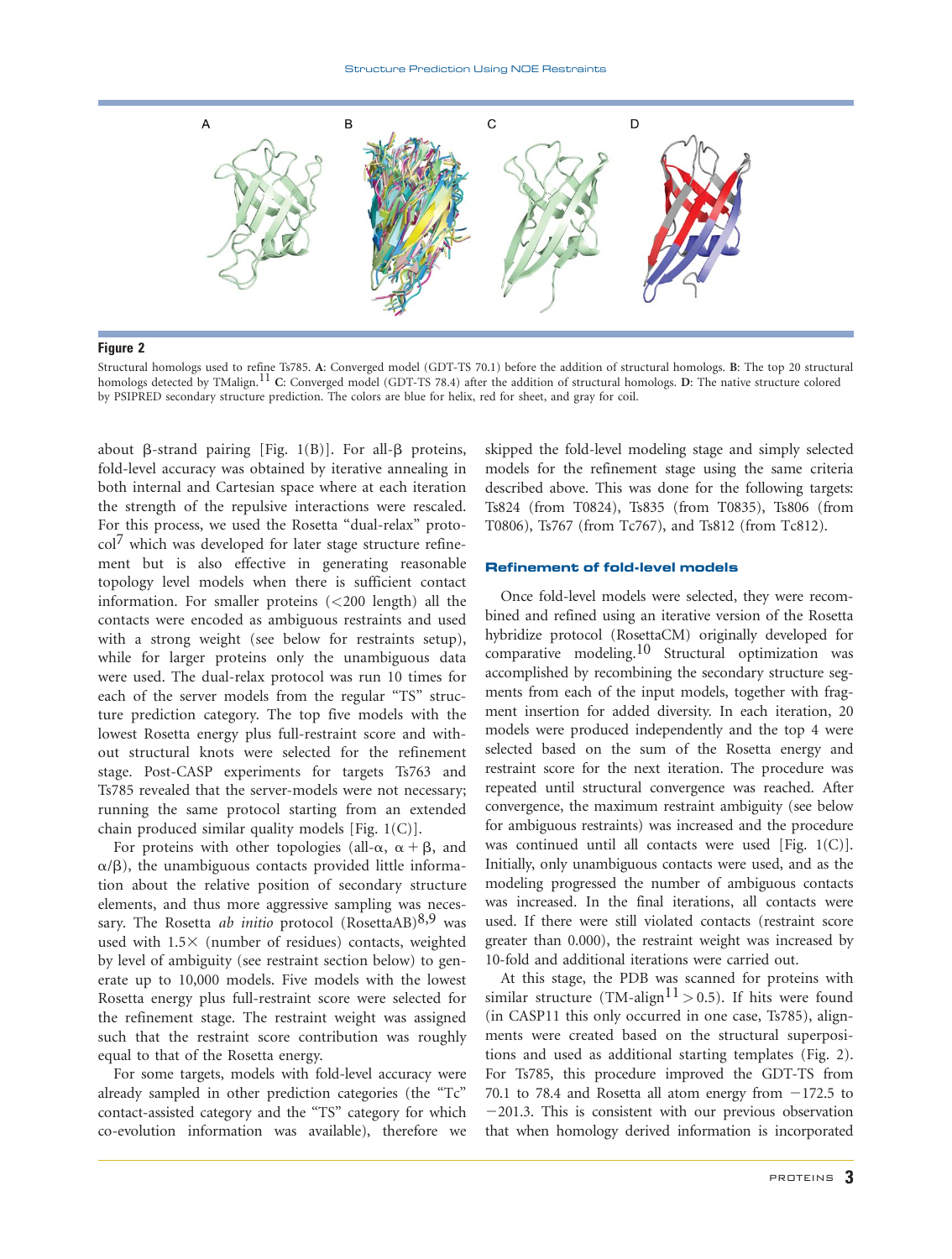



Examples of predictions with accurate side-chain placements. The core side-chains of the native (blue) and submitted model (red) are highlighted. A: Ts812 Model 4 and (B) Ts832 Model 1.

into Rosetta structure prediction calculations and lower energies are achieved, the models generated are more accurate than those obtained in unrestrained calculations.<sup>12</sup>

Following convergence, models were rescored using the complete set of restraints, and the models with the lowest Rosetta all atom energy and restraint scores were analyzed. If these top models varied significantly, they were clustered, and the five submitted models were selected from the cluster representatives; the model with the best Rosetta energy plus restraint fit was assigned as Model 1. If the top scoring models converged, the five submitted models were selected based on the sum of Rosetta energy and fit to restraint sets with different levels of ambiguity. The best scoring model using all contacts was assigned as Model 1.

#### Modeling of multi-domain proteins

Proteins larger than 200 amino acids in length were manually parsed into multiple domains guided by the provided contact maps (Ts814, Ts777, Ts826, Ts794). For these targets, domains were modeled and refined separately, and then assembled into full length models. Guided by the provided inter-domain contacts, the global orientation was roughly sampled manually and then refined with local rigid-body docking using Rosetta-Dock.13 Little effort was applied to refining the fit between domains due to time constraints and since it was assumed that targets would be evaluated at the domain level as in CASP10.

#### Conversion of experimental information to restraints

Multiple restraint sets were generated for different parts of the modeling protocol. The unambiguous contacts were used as strong "bounded" restraints. $\frac{4}{1}$  All unambiguous contacts (backbone–backbone, backbone–sidechain, and sidechain–sidechain) were used as restraints for the iterative annealing protocol and the final stages of RosettaAB and RosettaCM. Only the unambiguous contacts between backbone atoms were used for the initial "centroid" (coarse-grained representation in Rosetta) sampling stages of RosettaAB and RosettaCM.

For the "centroid" stages, ambiguous contacts were incorporated as sigmoidal restraints between  $C\beta - C\beta$ atoms ( $C\alpha$  in the case of glycine). A contact score for each residue pair was set proportional to the contact confidence value (conf) provided by the CASP organizers and inversely proportional to the ambiguity level. Given that at least one contact is correct in each group of contacts, the probability that any given contact is correct is simply conf/sum(conf\_of\_group). The final weight for each pair of residues was the sum of this ratio over all groups. Only the highest scoring  $3L/2$  (L is the sequence length) contacts were used, with sequence separation of three or higher. Contact distances were set to the largest  $C\beta$ – $C\beta$  distance found in the PDB for the residue pair when any of the heavy atoms was within 10  $\AA$ . For the all-atom stages, ambiguous contacts were converted into ambiguous-bounded restraints as previously described.<sup>3</sup> For the latter ambiguous restraints, groups of ambiguous contacts were discarded if the residue sequence separation was <6 to prevent local geometric distortions.

#### Computational cost

Fold-level modeling of all- $\beta$  targets using iterative annealing required minutes per run. Fold-level modeling for other topologies required sampling around 1000 to 10,000 models using RosettaAB, which translates to roughly 500 to 5000 core hours for a 200 residue protein. One iteration of the hybridize protocol in the refinement stage took around 20 core hours for a 200 residue protein, and 30–100 iterations, were carried out to reach convergence (or before the submission deadline).

## RESULTS

## Approach

We found that with the rich contact data provided in this experiment, Rosetta protocols developed for other applications turned out to be surprisingly effective. First, to assemble all beta topologies from the unambiguous backbone–backbone NOEs, the iterative annealing with rescaling of the repulsive interaction followed by quasi-Newton minimization carried out by the Rosetta dual-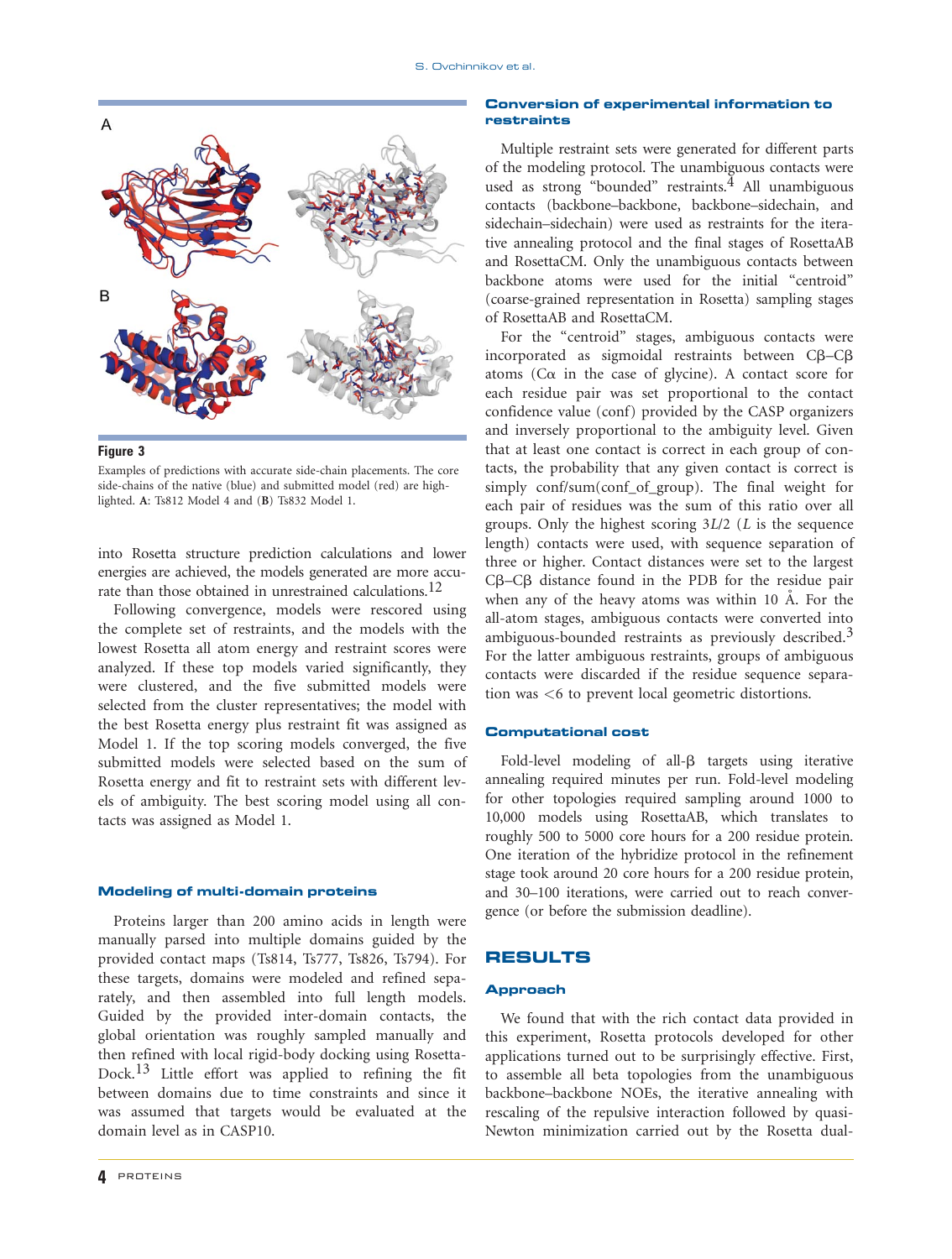

Overview of Baker group models in the Ts category in CASP11. Contact assisted predictions are compared to (A,B) the best non-assisted predictions and (C,D) the best Ts submissions by others. The comparisons in (A) and (C) are between the best of the five submitted models, and in (B) and (D), between the first submitted models.

relax protocol developed for late stage structure refinement proved very effective in generating models with the correct overall topology. Second, the RosettaCM hybridization protocol was found very effective in recombining and regularizing (by fragment insertion) the models generated by iterative annealing, which generally had very poor local geometry and often little regular secondary structure [Fig. 1(C)]. For all targets, all submitted models made all the unambiguous restraints and at least one restraint in each group of ambiguous restraints. The fraction of contacts made in the native structure is nearly identical to the fraction of contacts made in the submitted model (See Supporting Information Table I).

## More accurate models were built for the majority of targets

The first submitted models for 15 out of 19 targets have GDT-TS quality scores >60 which is quite encouraging. Models with GDT-TS >45 typically have the native fold (TM-score  $> 0.5$ ).<sup>14</sup> Examples of models with

high accuracy are shown in Figure 3(A) (Ts812) and Figure 3(B) (Ts832). The average GDT-TS for Model 1 is 65.3, which is similar to the average of 68.6 for the best among the five submitted models. The fact that even the worst models have similar accuracy (58.4 average GDT-TS) highlights the convergence of all five submitted models; the average similarity among the five models is 0.82 ( $\pm$ 0.10) in TM-score.<sup>11</sup>

#### Dependence on secondary structure

The targets consist of 7 all- $\alpha$ , 7 all- $\beta$ , and 5  $\alpha/\beta$  or  $a+\beta$  proteins. Targets with more  $\beta$  content were better predicted; the average GDT-TS values are 63.5 ( $\pm$ 13.0), 68.7 ( $\pm$ 10.6), and 73.6 ( $\pm$ 8.0), for all- $\alpha$ ,  $\alpha/\beta$  or  $\alpha + \beta$ , and all- $\beta$  proteins, respectively. Four all- $\beta$  targets had highly accurate predictions (GDT-TS >75) compared to only one among the all- $\alpha$  targets. In several cases, top predictions were made even for all- $\alpha$  targets [Fig.  $4(C,D)$ ] and examples are illustrated in Figure  $5(A)$ (Ts777) and Figure 5(B) (Ts827).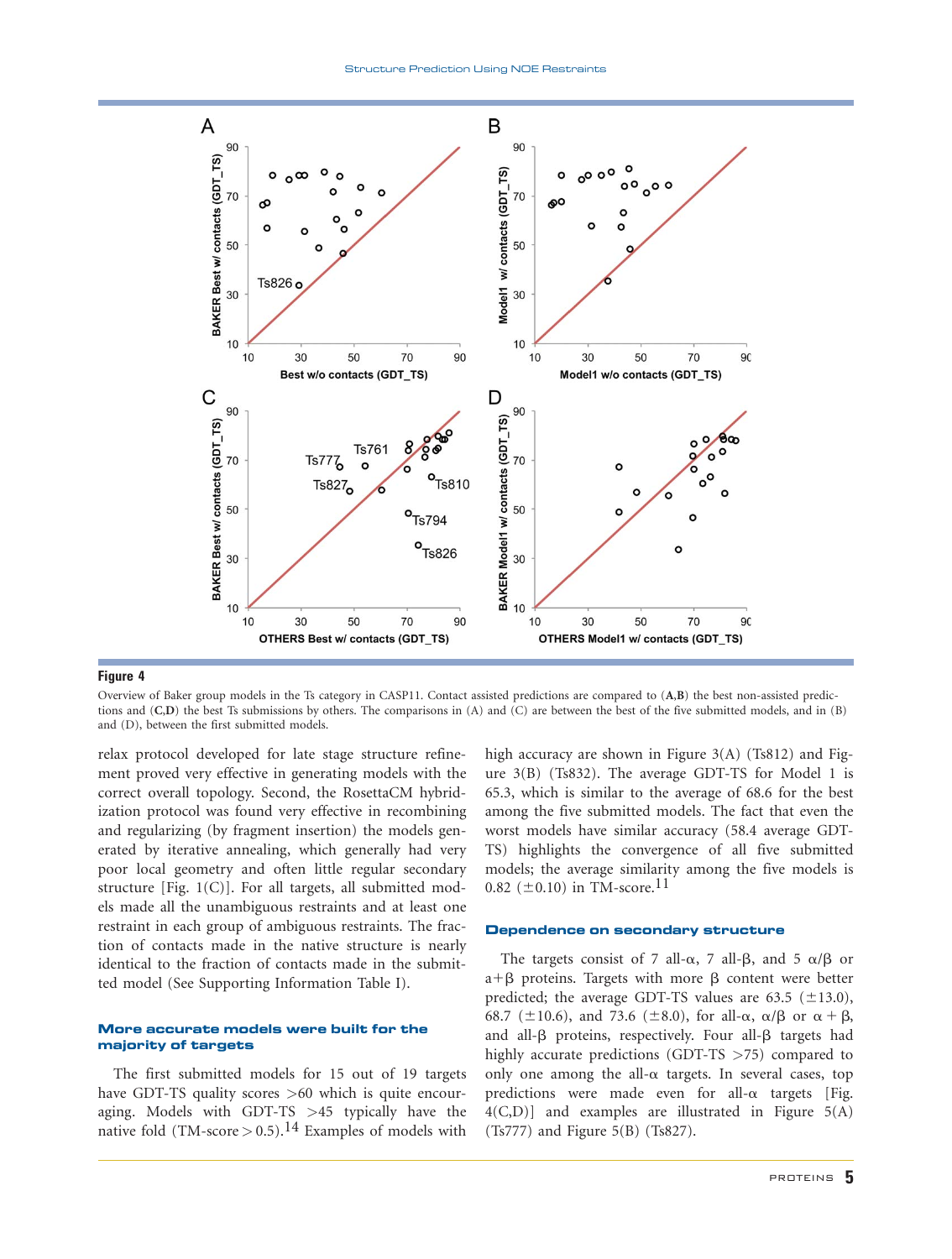

High-accuracy predictions for all alpha proteins. A: Ts777 and (B) Ts827. In each panel, best prediction without information (left), best BAKER Ts prediction (middle), and native (right) are shown, respectively. B: Although our model was the best among all Ts predictions, contact information at the N-terminal region was minimal and our model was more compact than the native structure.

## What went wrong: Model bias from fragment library and domain orientation

The best predictions for four targets had GDT-TS values <60, Ts794 (48.6), Ts804 (57.6), Ts826 (35.3), and Ts827 (57.2). The target with lowest model quality, Ts826 [Fig.  $6(A)$ ], had fragment quality issues. The success of both fold-level modeling and refinement highly depends on fragment accuracy, which is strongly dependent on the predicted secondary structure. For the transmembrane domain of Ts826, PSIPRED<sup>15</sup> over-predicted the helical content, which prevented the modeling methods from sampling critical breaks in helices. For the successfully modeled Ts785, large stretches of beta-sheet were predicted as alpha-helix [Fig. 2(D)] and required the addition of structural homologs to correct for the incorrect fragments [Fig. 2(B)].

The remaining targets with relatively low model quality (Ts804, Ts827, Ts794) had domain orientation issues. Although the domain interfaces were roughly correct, the global structures had low GDT-TS values due to leverarm effects and inaccurate assembly; Ts794 is a good example of this [Fig. 6(B)]. The GDT-TS values for each domain exceed 60 except for Ts794-D1 (57.7). Both Ts804 and Ts827 have small domains that minimally interact with the rest of the protein, and did not converge among our submitted models. The domain orientation was predicted correctly for multi-domain targets Ts777 and Ts814; for these targets, sufficient interdomain contacts were provided for the large interfaces.

## Comparison to non-assisted predictions

The extent to which the simulated NMR data improved modeling can be determined by comparing the contact-assisted results with the non-assisted predictions. The comparison between the best non-assisted (TS) predictions among all groups and our assisted (Ts) submissions is displayed in Figure 4. The average GDT-TS for the best predictions improves from 37.5 to 68.6 with the use of contact information [Fig.  $4(A)$ ]. Similar results are observed for the Model 1 submissions [Fig. 4(B)]. All targets improve with the exception of T0826, which had fragment quality issues as explained above. Nine out of 19 targets improved significantly  $(\Delta GDT-TS > 30)$ . The improvement of 31.1 GDT-TS units is significantly higher than in the previous CASP contact-assisted experiment, where the improvement was 13.5 GDT-TS over the best non-assisted predictions on average.<sup>4</sup>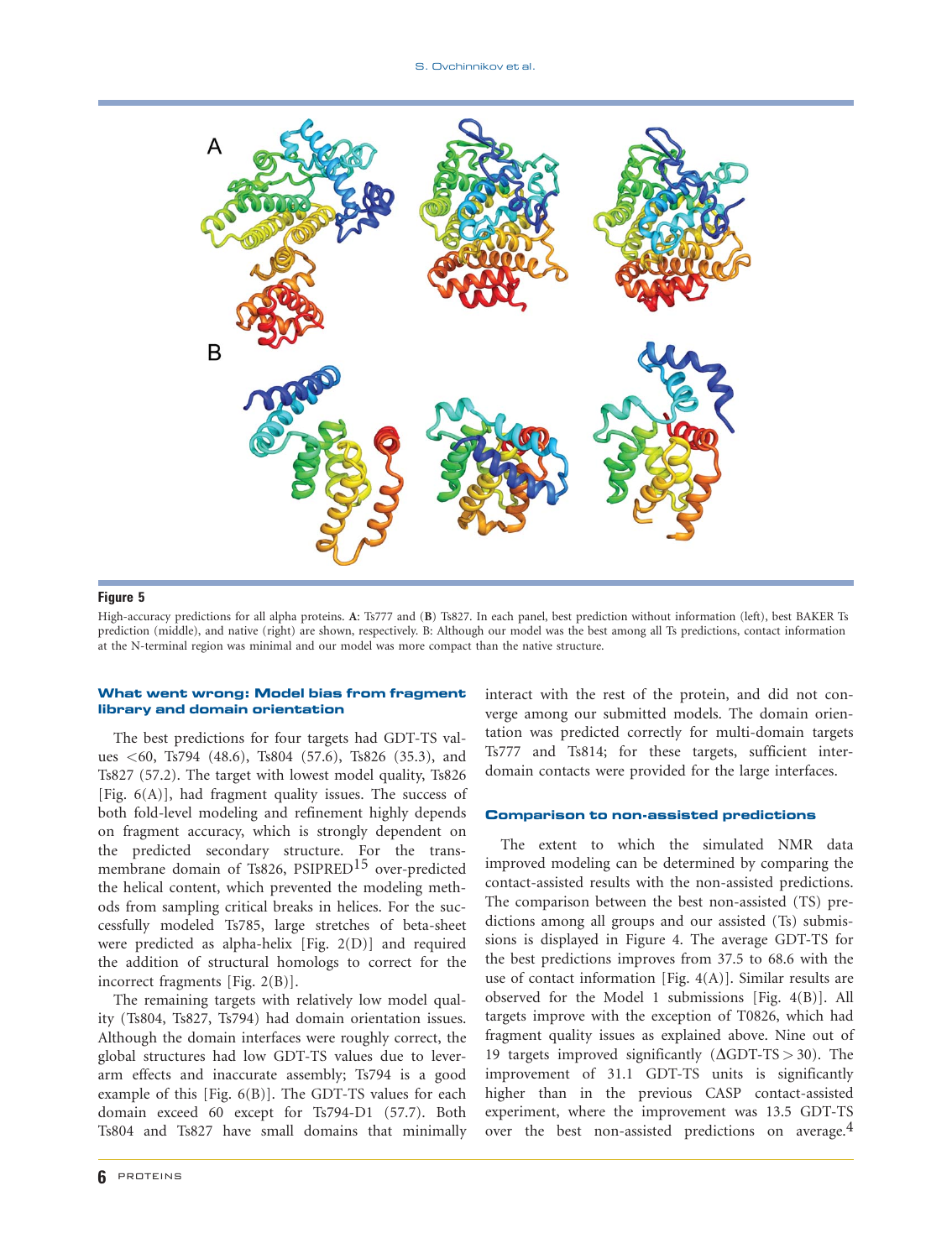

Targets with modeling problems. A: Ts826, biggest failure due to fragment limitation. Best BAKER Ts Prediction (left), proxy for native (right, Tc prediction with GDT\_TS 80.47, native structure not deposited yet), (B) Ts794, domain orientation issues. Best BAKER Ts Prediction (left) and native (right).

Although there are obvious differences in the targets, contact information, and modeling methods, these results suggest that even with ambiguous data, the increased amount of contact information provided in CASP11 compared to CASP10 led to significant improvements in GDT-TS.

## **DISCUSSION**

Our results show that the amount of information provided in the NMR category was sufficient to generate models with the correct folds. Unambiguous information brought critical clues to the folds of target proteins, in particular for all- $\beta$  proteins. Ambiguous information helped further refine the structures, yielding significant improvements over the models generated using only the unambiguous information [an example is illustrated in Fig.  $1(C)$ ]. The contribution from ambiguous information is evident in the consistent successful selection of one of the best structures as Model 1 (which contrasts

with our failure to properly rank models in other prediction categories).

We have several suggestions for future CASP experiments using simulated NMR data. First, the amount of contact information provided was in many cases so large that the prediction problem was not very challenging. Realistically, for proteins >200 residues spin diffusion or other factors<sup>3</sup> would likely limit the amount of NOE information for uniformly labeled samples. An optimal amount of information would be somewhere between the very low level (one contact for every 12 residues) provided in CASP10 and the high level (one contact every residue) provided in CASP11. Second, since in any real world NMR structure determination problem chemical shift data and possibly residual dipolar coupling (RDC) data would be available, it would be useful to provide simulated data of these types as well. Chemical shifts and RDC data would largely resolve the fragment quality and domain orientation issues mentioned above. Finally, the simulated NMR data was provided in this experiment with the additional knowledge that there was only a single conformational state and that the targets were monomers, and our modeling methods took advantage of this: we were able to use strong restraints (bounded function) for unambiguous contacts because we could assume the contacts were accurate. Without this assumption, some of the contacts may have been incompatible with each other, and weak restraints (sigmoidal function) would have to have been used which would increase modeling difficulty. It may be useful in subsequent CASP experiments to introduce further ambiguity to better replicate the real world situation. Finally, given the growing importance of protein structure determination using cryo-electron microscopy (cryo-EM),  $^{16}$ prediction challenges with simulated density maps would be useful in future CASP experiments.

# ACKNOWLEDGMENTS

Authors thank Keith Laidig and Darwin Alonso for developing the computational and network infrastructure and Rosetta@home participants for providing the computing resources necessary for this work. Authors would also like to thank the CASP11 organizers, the structural biologists who generously provided targets and Binchen Mao and Brian Koepnick for helping them interpret the simulated NOE data.

## **REFERENCES**

- 1. Shen Y, Lange O, Delaglio F, Rossi P, Aramini JM, Liu G, Eletsky A, Wu Y, Singarapu KK, Lemak A, Ignatchenko A, Arrowsmith CH, Szyperski T, Montelione GT, Baker D, Bax A. Consistent blind protein structure generation from NMR chemical shift data. Proc Natl Acad Sci USA 2008;105:4685–4690.
- 2. Raman S, Lange OF, Rossi P, Tyka M, Wang X, Aramini J, Liu G, Ramelot TA, Eletsky A, Szyperski T, Kennedy MA, Prestegard J,